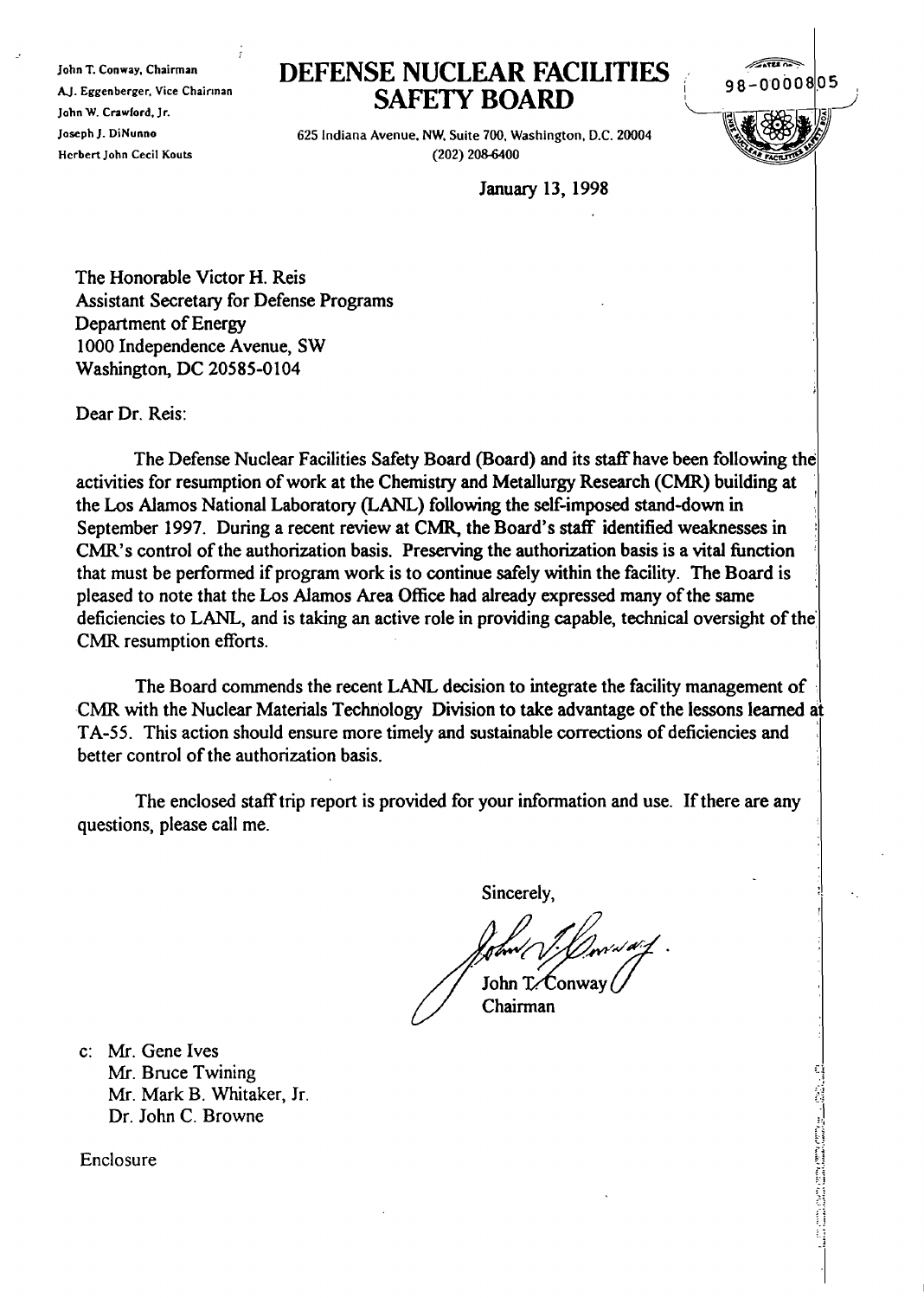## DEFENSE NUCLEAR FACILITIES SAFETY BOARD

December 19, 1997

| <b>MEMORANDUM FOR:</b> | G. W. Cunningham, Technical Director                                                                                                           |
|------------------------|------------------------------------------------------------------------------------------------------------------------------------------------|
| <b>COPIES:</b>         | <b>Board Members</b>                                                                                                                           |
| <b>FROM:</b>           | M. Moury                                                                                                                                       |
| <b>SUBJECT:</b>        | Work Authorization and Work Control Review at the Los Alamos<br>National Laboratory (LANL) Chemistry and Metallurgy Research<br>(CMR) Facility |

This memorandum documents a review by the staff of the Defense Nuclear Facilities Safety Board (Board) of work authorization and work control at the CMR facility for facility maintenance, surveillance of Operational Safety Requirements (OSRs), and programmatic work. This review was conducted on December 9-11, 1997, by staff members M. Moury and D. Owen, with assistance from outside expert D. Boyd.

The staff found that CMR is suffering from disregard for the authorization basis (AB) that defines controls and requirements for safety-related equipment, and neglect of the physical systems, structures, and components due to a lack of maintenance and configuration control. This has significantly complicated effective work control and work authorization. There are also deficiencies with many other infrastructure systems and processes required to actively control the AB, such as the Unreviewed Safety Question (USQ), OSR surveillance, issues management, and hazard assessment and control. During the current work stand-down, LANL is making improvements in all these areas. These efforts include using compensatory actions, in many cases at the direction of the Department of Energy (DOE) Los Alamos Area Office (LAAO), to strengthen control and implementation of the AB. Additionally, there is an intensive effort to develop a Basis for Interim Operations and new Technical Safety Requirements (TSRs) for use by mid-1998.

Control of the Authorization Basis. There have been several recent occurrences and issues involving the current OSRs. They include the failure to ensure operable battery backup power for the fire-detection system; inadequate surveillance of combustible loading in the building; improper measurement of required hood air velocity; and loss of ventilation control, resulting in wing pressurization. While the CMR facility management can attribute these occurrences and issues in part to an unclear AB, inadequate attention to and ownership of the AB are also evident.

Lack of control and awareness of the AB was also evident in the staff's review of the maintenance program and the OSR surveillance program. CMR is an old facility without proper configuration control or an adequate maintenance program. A compensatory measure now<br>requires facility management to review every maintenance work package before work is requires facility management to review every maintenance work package before work is